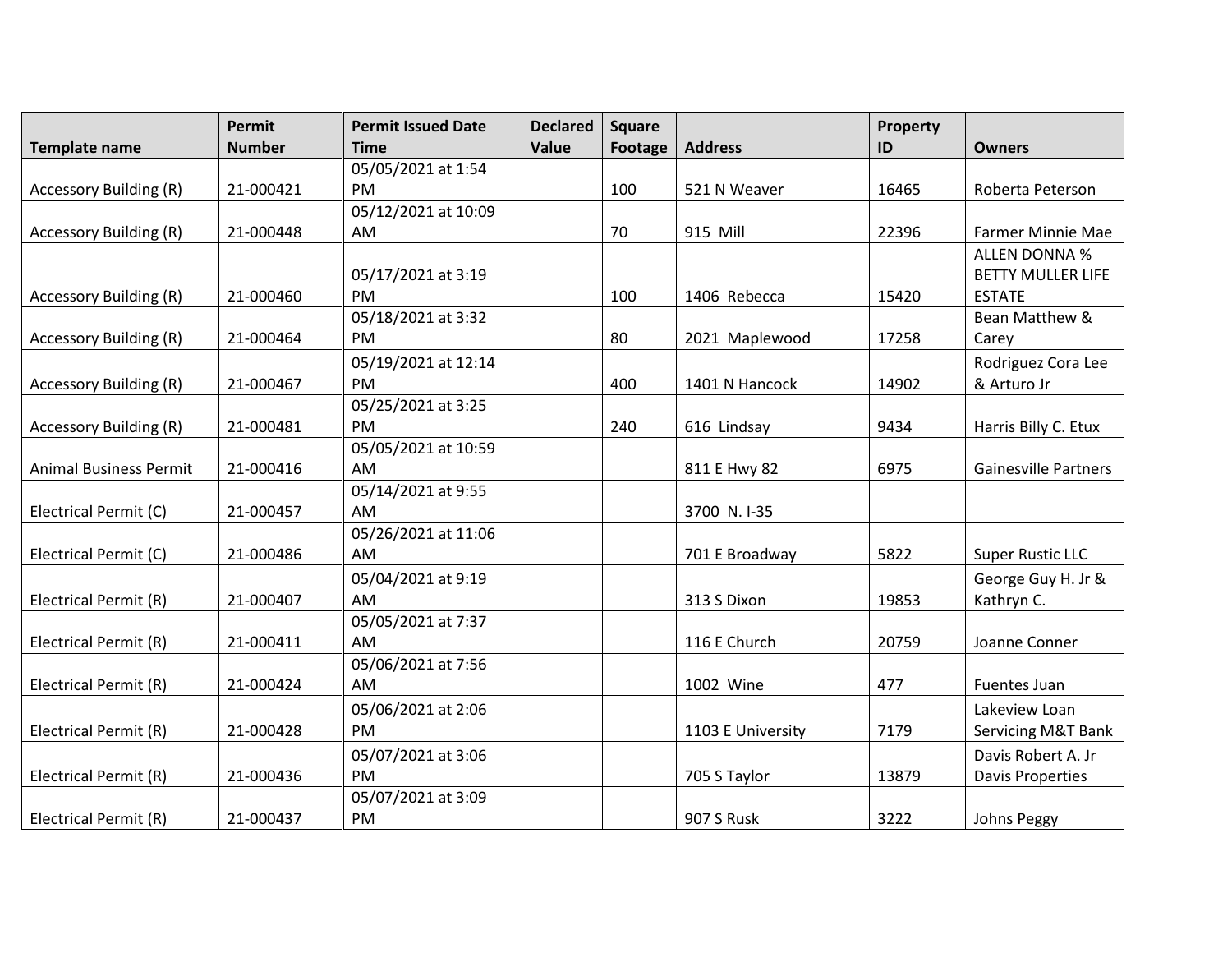|                        |           | 05/26/2021 at 11:03 |      |                      |       | Garcia Isaias S. &      |
|------------------------|-----------|---------------------|------|----------------------|-------|-------------------------|
| Electrical Permit (R)  | 21-000485 | AM                  |      | 1106 Whaley          | 17899 | Lisa Rodriguez          |
|                        |           | 05/12/2021 at 11:14 |      |                      |       |                         |
| Fence Permit (C)       | 21-000449 | AM                  |      | 1600 Aspen           |       | Abigail's Arms          |
|                        |           | 05/26/2021 at 8:13  |      |                      |       |                         |
| Fence Permit (C)       | 21-000483 | AM                  |      | 3609 E Hwy 82        | 25861 | Keith G Otto            |
|                        |           | 05/04/2021 at 3:54  |      |                      |       | <b>DUNLAP CHRISTINA</b> |
| Fence Permit (R)       | 21-000413 | <b>PM</b>           |      | 1600 Elizabeth       | 20227 | & KENNETH               |
|                        |           | 05/05/2021 at 11:13 |      |                      |       |                         |
| Fence Permit (R)       | 21-000417 | AM                  |      | 908 N Clements       | 525   | Eddleman Judy L.        |
|                        |           | 05/10/2021 at 1:08  |      |                      |       |                         |
| Fence Permit (R)       | 21-000440 | <b>PM</b>           |      | 835 N Morris         | 4620  | Kristie Arendt          |
|                        |           |                     |      |                      |       | Zwinggi Leonard &       |
|                        |           |                     |      |                      |       | Eleanor L. Martin       |
|                        |           | 05/13/2021 at 12:43 |      |                      |       | Rodriguez & Maria       |
| Fence Permit (R)       | 21-000455 | PM.                 |      | 1516 Olive           | 12300 | Contract                |
|                        |           | 05/13/2021 at 9:58  |      |                      |       |                         |
| Flatwork (C)           | 21-000452 | AM                  |      | 1200 S Grand         | 8800  | Armstrong Ronnie        |
|                        |           | 05/03/2021 at 9:36  |      |                      |       |                         |
| Flatwork (R)           | 21-000406 | AM                  | 142  | 1022 N Howeth        | 12499 | Puente Javier           |
|                        |           |                     |      |                      |       | Lange Jason W &         |
|                        |           | 05/03/2021 at 3:56  |      |                      |       | Nicole D Mrs Ruby       |
| Flatwork (R)           | 21-000409 | PM                  | 1120 | 1536 Burns City Rd.  | 15365 | Nichols                 |
|                        |           | 05/10/2021 at 8:36  |      |                      |       | <b>Hutchison Terry</b>  |
| Flatwork (R)           | 21-000438 | AM                  | 182  | 2013 Cypress         | 631   | Dale                    |
|                        |           | 05/11/2021 at 12:49 |      |                      |       | <b>Williams WILEY-</b>  |
| Flatwork (R)           | 21-000445 | <b>PM</b>           | 60   | 1003 Gladney         | 11508 | <b>LILLIE Mae</b>       |
|                        |           | 05/12/2021 at 2:51  |      |                      |       |                         |
| Flatwork (R)           | 21-000447 | <b>PM</b>           | 184  | 1014 Montrose        | 76830 | Dennis Wozniak          |
|                        |           | 05/18/2021 at 3:00  |      |                      |       |                         |
| Mechanical Permit (R)  | 21-000463 | <b>PM</b>           |      | 901 Gladney          | 22512 | Susan Lee               |
|                        |           | 05/10/2021 at 11:43 |      |                      |       |                         |
| <b>New Residential</b> | 21-000138 | AM                  | 2866 | 1357 Green Field Dr. |       |                         |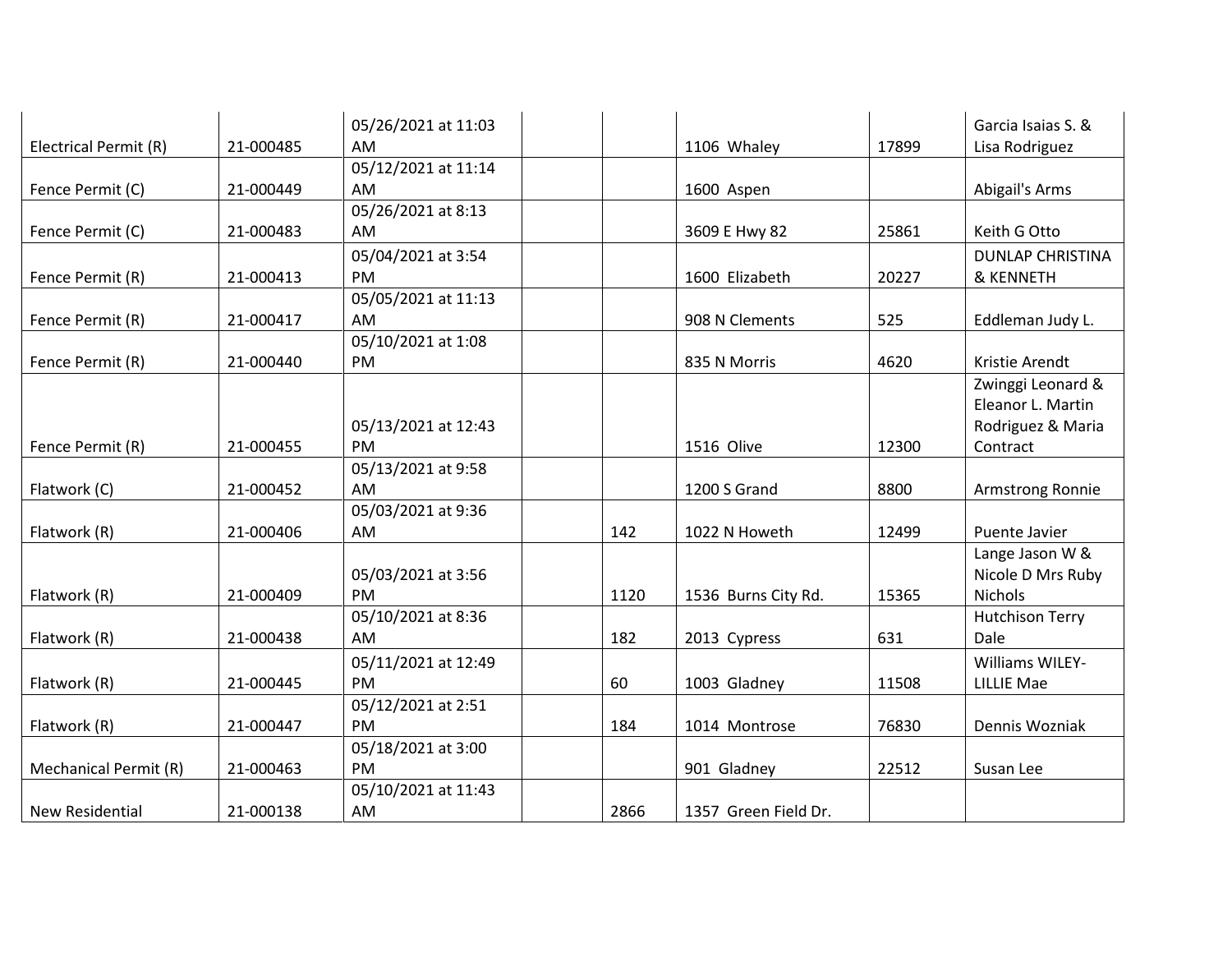|                             |           | 05/10/2021 at 9:26  |      |                  |       | <b>Trammell Jeanna</b>  |
|-----------------------------|-----------|---------------------|------|------------------|-------|-------------------------|
| <b>New Residential</b>      | 21-000232 | AM                  | 2284 | 527 N Commerce   | 21976 | Marlene                 |
|                             |           | 05/11/2021 at 1:04  |      |                  |       |                         |
| Plumbing Permit (C)         | 21-000446 | <b>PM</b>           |      | 304 W California | 17703 | <b>RUNNIN RED LLC</b>   |
|                             |           | 05/21/2021 at 12:19 |      |                  |       |                         |
| Plumbing Permit (C)         | 21-000473 | PM                  |      | 3726 E Hwy 82    | 22794 | Mel Walterscheid        |
|                             |           |                     |      |                  |       | <b>Integrity CPAC</b>   |
|                             |           |                     |      |                  |       | Investments LLC,        |
|                             |           | 05/19/2021 at 9:50  |      |                  |       | <b>Integerity CPAC</b>  |
| Plumbing Permit (R)         | 21-000385 | AM                  |      | 920 N S Clements | 13725 | <b>Investments LLC</b>  |
|                             |           | 05/06/2021 at 9:59  |      |                  |       |                         |
| Plumbing Permit (R)         | 21-000426 | AM                  |      | 1718 Heather     | 8458  | Randy Jones             |
|                             |           | 05/10/2021 at 12:29 |      |                  |       |                         |
| Plumbing Permit (R)         | 21-000439 | PM                  |      | 1914 Floral      | 22889 | Savage L. J. & Lora     |
|                             |           | 05/19/2021 at 8:08  |      |                  |       |                         |
| Plumbing Permit (R)         | 21-000465 | AM                  |      | 521 N Weaver     | 16465 | Roberta Peterson        |
|                             |           |                     |      |                  |       | Guffey Geraldine L.     |
|                             |           | 05/20/2021 at 8:45  |      |                  |       | <b>Geraldine Guffey</b> |
| Plumbing Permit (R)         | 21-000469 | AM                  |      | 1312 Whaley      | 23533 | Watts                   |
|                             |           | 05/25/2021 at 8:48  |      |                  |       | Crisp Bryan Lee &       |
| Plumbing Permit (R)         | 21-000478 | AM                  |      | 1314 Belmont     | 6697  | Christa Michelle        |
|                             |           |                     |      |                  |       | RODRIGUEZ-SOTO          |
|                             |           | 05/25/2021 at 1:07  |      |                  |       | Alfonso & Maria         |
| Plumbing Permit (R)         | 21-000479 | PM                  |      | 801 N Clements   | 5015  | Guadalupe               |
|                             |           | 05/14/2021 at 10:49 |      |                  |       |                         |
| <b>Residential Addition</b> | 21-000456 | AM                  | 480  | 2001 Greenbriar  | 7913  | Green Ryan & Tisha      |
|                             |           | 05/07/2021 at 11:32 |      |                  |       |                         |
| <b>Residential Remodel</b>  | 21-000432 | AM                  |      | 901 Gladney      | 22512 | Susan Lee               |
|                             |           | 05/10/2021 at 3:08  |      |                  |       | Carrasco Armando        |
| <b>Residential Remodel</b>  | 21-000442 | PM                  |      | 1710 Dover       | 4706  | & Clara                 |
|                             |           |                     |      |                  |       | Ahrens Mary Y. &        |
|                             |           | 05/14/2021 at 2:13  |      |                  |       | <b>Gene Charles</b>     |
| <b>Residential Remodel</b>  | 21-000458 | PM                  |      | 503 Hancock      | 11438 | Moore                   |